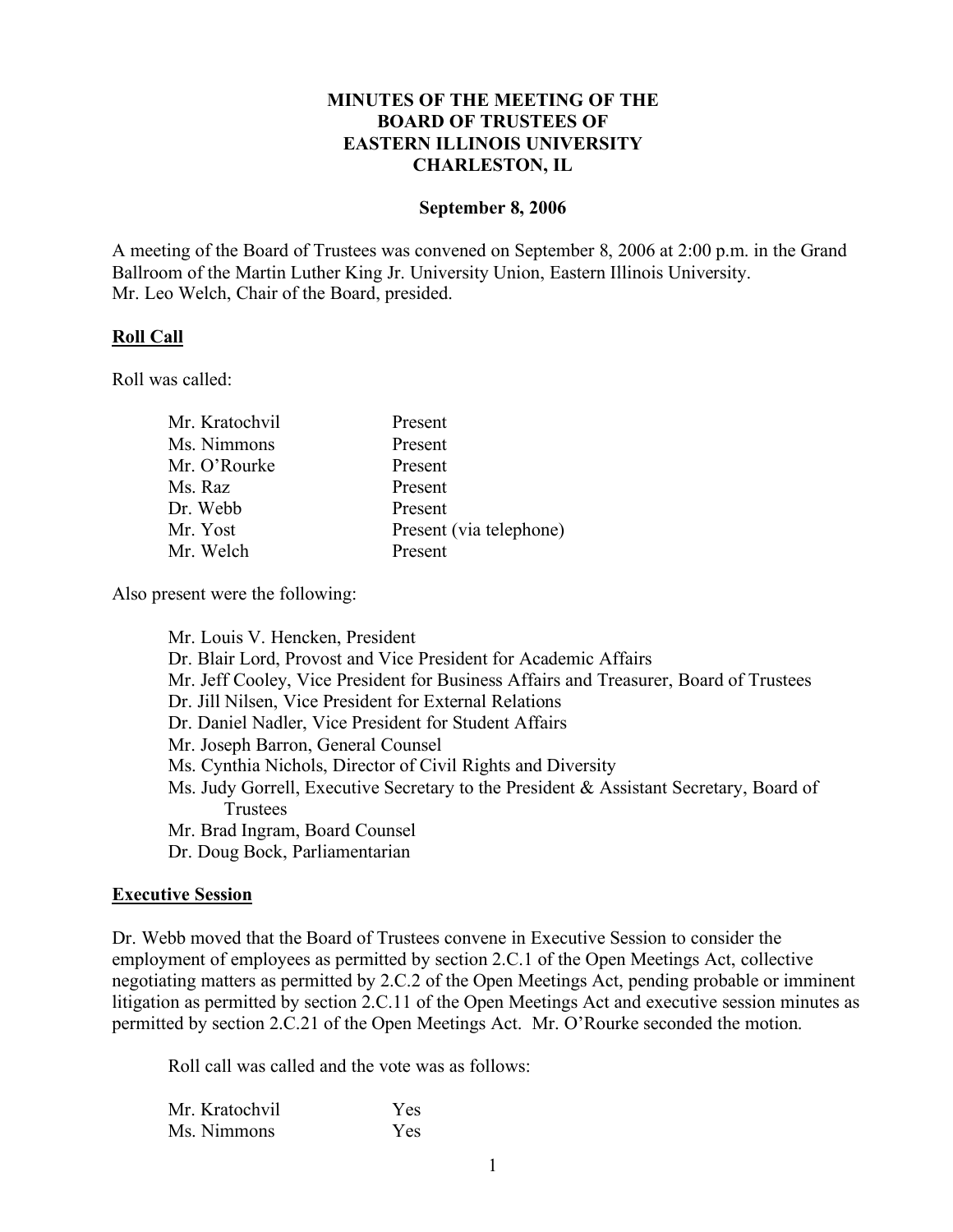| Mr. O'Rourke | <b>Yes</b> |
|--------------|------------|
| Ms. Raz      | Yes.       |
| Dr. Webb     | Yes.       |
| Mr. Yost     | <b>Yes</b> |
| Mr. Welch    | <b>Yes</b> |
|              |            |

Motion carried.

Dr. Webb moved that the Board reconvene in Open Session; Mr. Kratochvil seconded the motion.

Roll call was called and the vote was as follows:

| Mr. Kratochvil | Yes        |
|----------------|------------|
| Ms. Nimmons    | <b>Yes</b> |
| Mr. O'Rourke   | <b>Yes</b> |
| Ms. Raz        | Yes        |
| Dr. Webb       | Yes        |
| Mr. Yost       | <b>Yes</b> |
| Mr. Welch      | Yes        |
|                |            |

Motion carried.

### **Action Items**

1. Ms. Nimmons moved to approve the minutes of the Board Retreat on June 5-6, 2006, the Board Meeting on June 26, 2006, the Finance Committee Meeting on June 26, 2006, and the Board Meeting on August 25, 2006. Mr. O'Rourke seconded the motion.

Roll was called and the vote was as follows:

| Mr. Kratochvil | Yes        |
|----------------|------------|
| Ms. Nimmons    | Yes        |
| Mr. O'Rourke   | <b>Yes</b> |
| Ms. Raz        | Yes        |
| Dr. Webb       | Yes        |
| Mr. Yost       | <b>Yes</b> |
| Mr. Welch      | Yes        |

Motion carried.

2. Mr. Kratochvil moved to approve and release the Executive Session minutes of February 10, 2006 and March 24, 2006. Ms. Nimmons seconded the motion.

Roll was called and the vote was as follows:

| <b>Yes</b> |
|------------|
| <b>Yes</b> |
| <b>Yes</b> |
| <b>Yes</b> |
|            |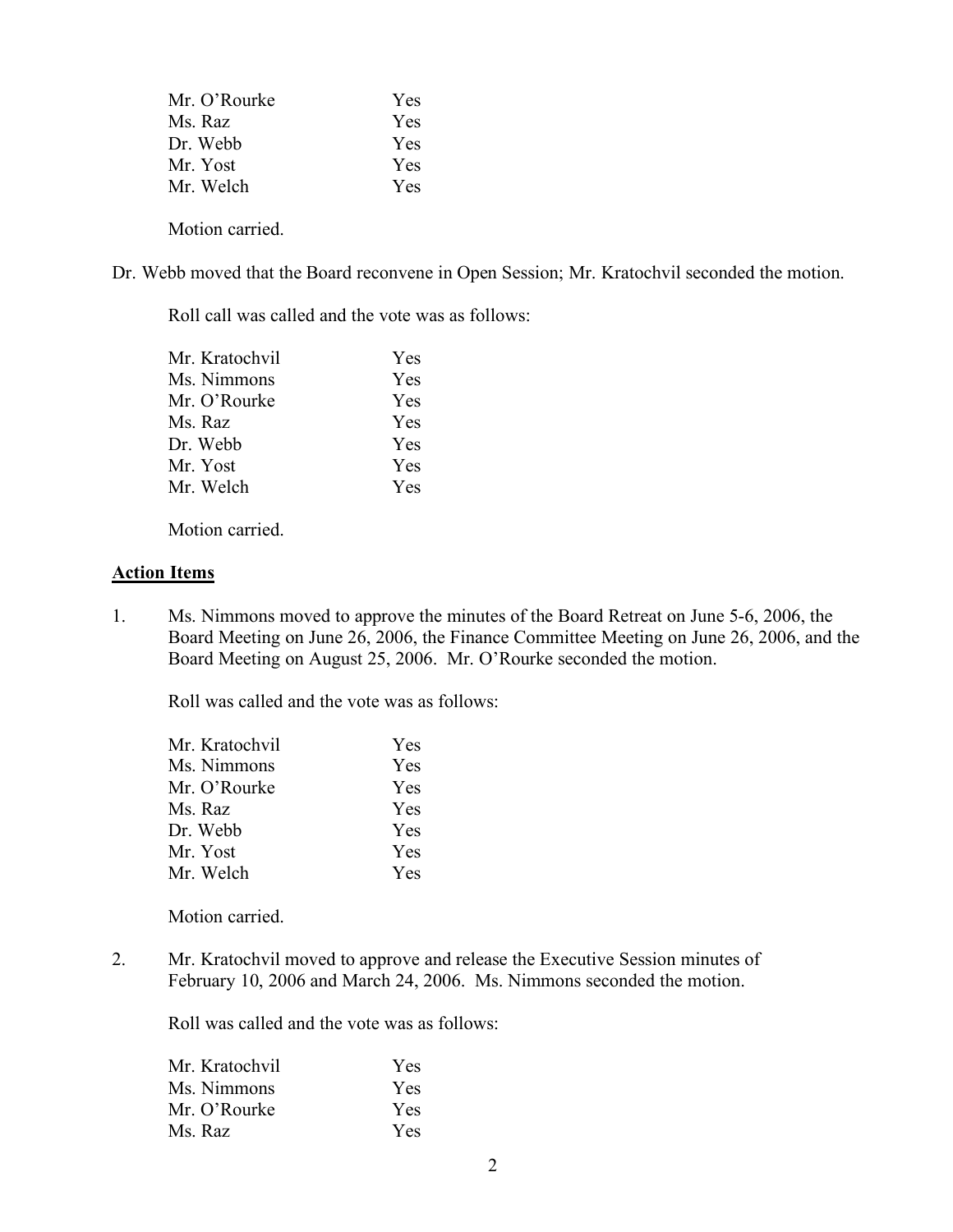| Dr. Webb  | Yes |
|-----------|-----|
| Mr. Yost  | Yes |
| Mr. Welch | Yes |

Motion carried.

3. Ms. Nimmons moved to approve Eastern Illinois University Foundation Records Confidentiality Amendment and authorize the President to execute the appropriate documents on behalf of the Board. Mr. Kratochvil seconded the motion.

Roll was called and the vote was as follows:

| Mr. Kratochvil | Yes        |
|----------------|------------|
| Ms. Nimmons    | Yes        |
| Mr. O'Rourke   | <b>Yes</b> |
| Ms. Raz        | Yes        |
| Dr. Webb       | Yes        |
| Mr. Yost       | <b>Yes</b> |
| Mr. Welch      | <b>Yes</b> |
|                |            |

Motion carried.

4. Dr. Webb moved to approve the Open Meetings Act (5 ILCS 120/1.10) amendment to the BOT Regulations, Section I, Board Procedures, paragraph F, Board Meetings, to be in compliance with Public Act 94-1058. Ms. Nimmons seconded the motion.

Roll was called and the vote was as follows:

| Mr. Kratochvil | Yes        |
|----------------|------------|
| Ms. Nimmons    | Yes        |
| Mr. O'Rourke   | <b>Yes</b> |
| Ms. Raz        | <b>Yes</b> |
| Dr. Webb       | Yes        |
| Mr. Yost       | Yes        |
| Mr. Welch      | <b>Yes</b> |
|                |            |

Motion carried.

### **Information Items**

#### **Summary of Purchases \$100,000-249,999**

| Vendor                                      | <b>Type of Purchase</b>                                                   | <b>Bids</b>    | Amount    |
|---------------------------------------------|---------------------------------------------------------------------------|----------------|-----------|
| Petroleum Traders Corp.                     | Annual supply of gasoline for use<br>in University vehicles               |                | \$200,000 |
| Henneman, Raufaisen $&$<br>Associates, Inc. | Design services for fire protection<br>systems for Andrews & Lawson Halls | $\overline{B}$ | \$218,900 |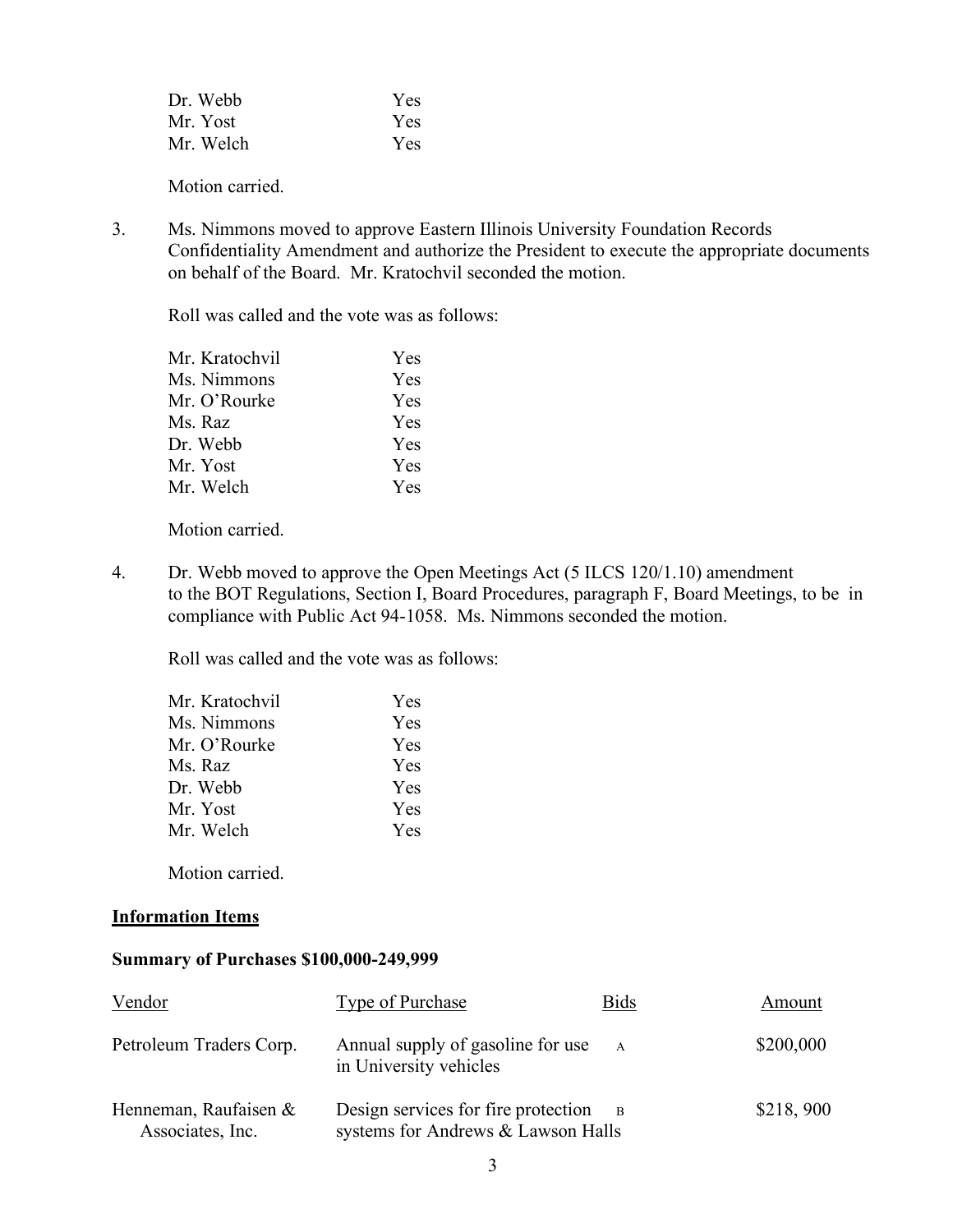| <b>Computer Associates</b>    | Enterprise server software<br>maintenance                                             | $\mathcal{C}$  | \$151,479 |
|-------------------------------|---------------------------------------------------------------------------------------|----------------|-----------|
| Inc.                          | Advanced Microelectronics, Service agreement renewal for<br>microcomputer maintenance | $\overline{A}$ | \$132,080 |
| <b>Allied Waste Services</b>  | Garbage collection and disposal<br>service                                            | $\overline{A}$ | \$160,000 |
| United Laboratories           | Chemicals for cooling tower<br>maintenance                                            | $\overline{A}$ | \$172,000 |
| Grunloh Construction,<br>Inc. | <b>Construction of Alumni Plaza</b>                                                   | 4              | \$101,200 |

- <sup>A</sup> Option year renewal of original contract.
- B Vendor selection was made in accordance with the Quality Based Selection (QBS) Act.
- <sup>C</sup> Sole source purchase per Section 526.2025 of the Higher Education Procurement Rules.

**FY 2006 Deposit and Investment Report --** For FY 2006, the University had an average daily investment balance of approximately \$55 million and a net average daily balance of approximately \$53 million. The annualized average yield for the year was 4.72 percent.

**Report from the Office of Civil Rights --** Ms. Cynthia Nichols presented an update to the Board on Civil Rights and Diversity. This year 33 percent, nine of twenty seven of the newly employed tenure track faculty, were members of minority groups and 59 percent, sixteen of twenty seven were female. Members of minority groups are projected to comprise more than 14 percent of the fall 2006 tenure track faculty. Women will likely comprise nearly 42 percent of the tenure track faculty. Eastern's seven year hiring numbers indicate that the campus is meeting or exceeding the national doctorate availability data for both members of minority groups and also for women. Such recruiting efforts by every search committee will enable the University to address the FY07 Presidential goals adopted by the Board.

**Summer/Fall Enrollment Report** -- President Hencken presented a summary to the Board on the Summer/Fall Enrollment. Ninety three percent of all students who attended summer classes were juniors, seniors, and graduate students. The enrollment is up this year to a record high of twelve thousand three hundred and forty nine students. Thirty five percent of all freshman who applied to EIU attended Eastern this fall compared to 31 percent last year. For transfer students, 72 percent of those who applied to EIU did enroll at EIU.

### **President's Report**

President Hencken brought updates to the Board of the various construction projects going on around campus. The Doudna Fine Arts Center is approximately a sixty-two million dollar project. This project is funded by the Capital Development Board and Capital Financing. The Doudna Fine Arts Center is one hundred and eighty three thousand square feet of new space and eighty six thousand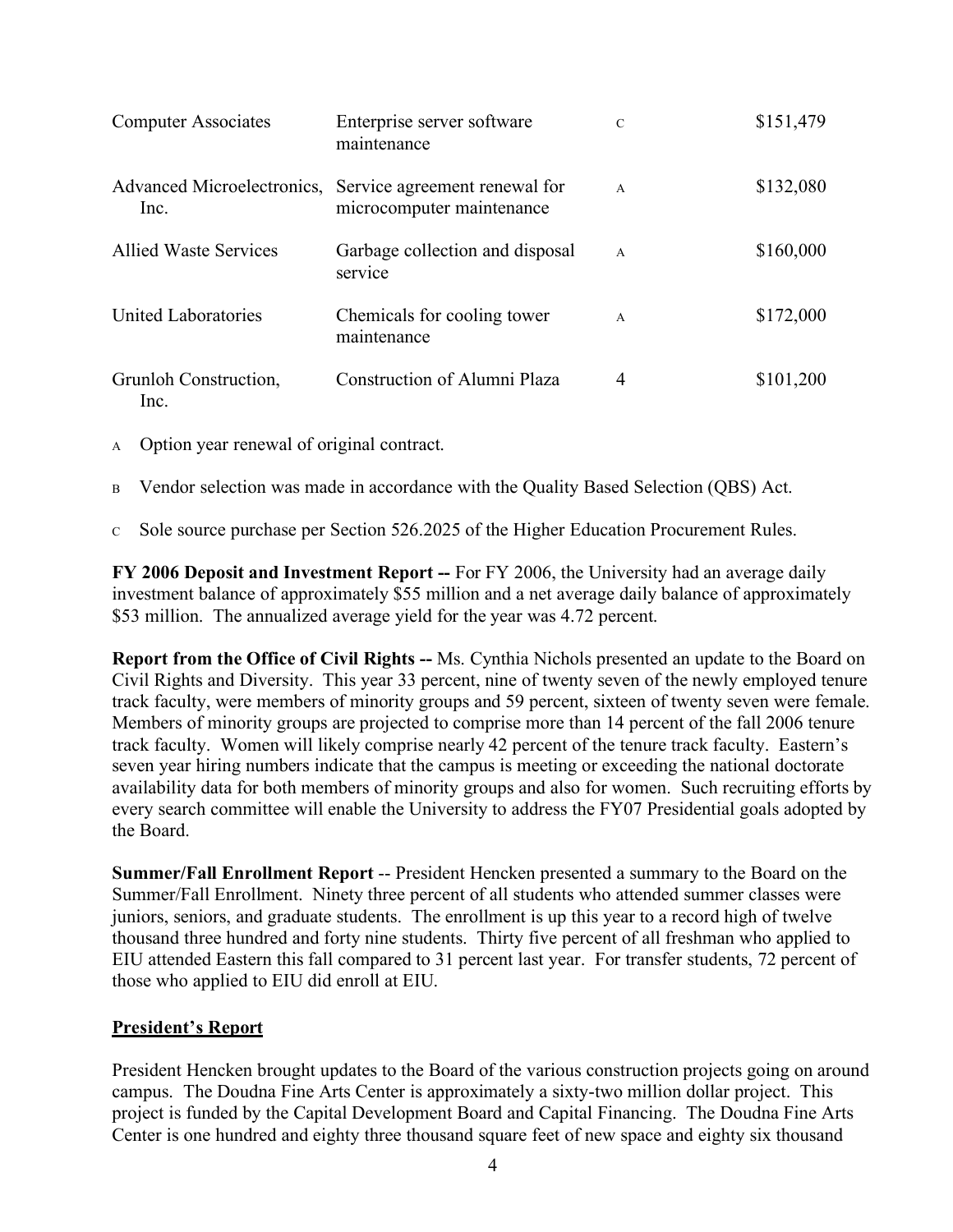square feet of renovated space. When completed it will be the largest facility on campus. This project is about 50 percent complete with a tentative completion date of the end of fall semester 2007.

Mr. Jeff Cooley reported that the Blair Hall project, in total, cost about 10.9 million dollars, which included funding of the insurance proceeds and some additional capital financing. The capital financing was mainly for the addition. The total loss on the project was about 9.2 million dollars, although there was replacement coverage and a twenty five thousand dollar deductible. There will be additional landscaping done in the front of the building this fall.

Mr. Jeff Cooley also presented information on the high voltage distribution system upgrade project. This project is funded by the Capital Development Board and is a multi-year project. This project upgrades the main campus arterial distribution system. Phase I is about 90 percent complete, and Phase II is in the design stage. Phase II will take place next summer, and will complete the project. It will improve the reliability of electrical service to the main part of campus.

President Hencken continued the presentation with an update on the Alumni Quad. The Alumni Association donated the Alumni Clock Tower and funds for the Alumni Quad. Construction is moving along quite well. President Hencken also mentioned the addition to Lantz. One point two million dollars for this addition was funded by private gifts. This addition will include academic areas for student athletes, computer labs, offices, and conference rooms. Also, President Hencken spoke of the Old Main restroom and hallway projects. These projects were funded by the Cougills earlier this year. Other projects currently underway on Eastern's campus include the Life Science lecture hall, Carmen Hall fire protection systems, sprinkler systems in compliance with state law, replacing heating systems in the Ringburg apartment building, and the Taylor Hall dish machine.

## **Report from the Board Chair**

Chair Leo Welch announced the composition of the Presidential Search Advisory Committee: Chair (Robert Webb), representative from the Deans' Council (selected by the Council), representative from the vice presidents (selected by the vice presidents), four faculty members (three selected by Faculty Senate and one representative from UPI), two students (Amanda Raz and one student selected by the Student Body President), two staff members (selected by Staff Senate), representative from the Foundation Board (selected by the President of the Foundation), representative from the Alumni Association (selected by the President of the Alumni Association), two Trustees (Roger Kratochvil and Leo Welch), representative from the community (Angela Griffin) and Cynthia Nichols, ex-officio.

Names of constituents to serve on the Presidential Search Advisory Committee must be given to Dr. Robert Webb by October 2.

## **Committee Reports**

Finance Committee -- No report.

Board Relations Committee -- Mr. Kratochvil reported that the Board Relations Committee met with Patti Stratton, who presented information on a confidentiality amendment that was voted on at an earlier time. Karla Evans presented information on fund drives. One of the highlights was the final report on the three year, ten million dollar fund drive. To date, this fund drive has raised eleven million dollars.